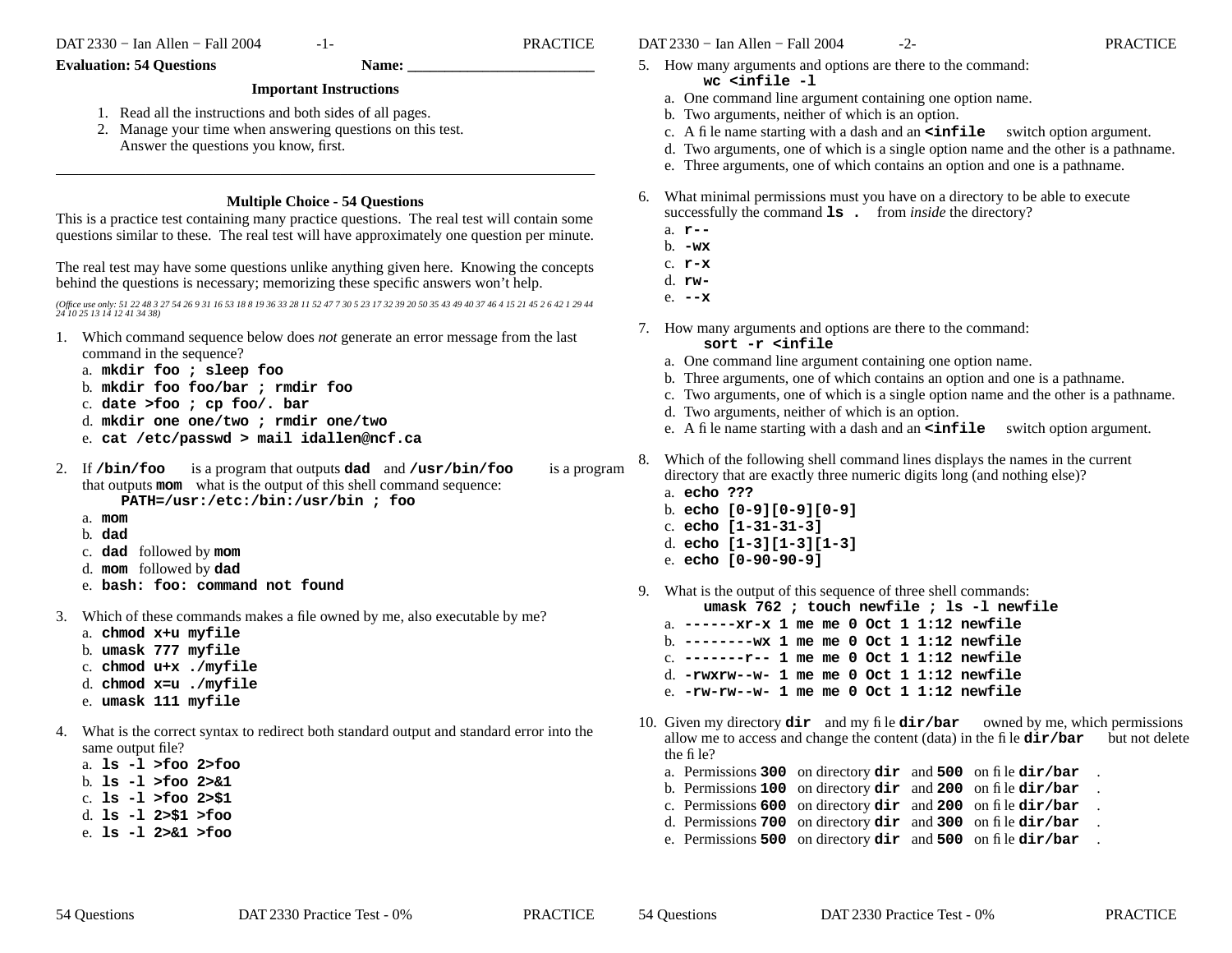- 11. Which command stops people from using **write** to put lines of text on your screen?
	- a. **umask 000**
	- b. **chmod 000**
	- c. **write n**
	- d. **stop 0**
	- e. **mesg n**
- 12. If the file **bat** contained the word **foo** , what would be the **bash** shell output of this two command sequence:

**PATH=/bin/ls:/bin/who:/etc/passwd ; /bin/ls bat**

- a. **bash: /bin/ls: command not found**
- b. **/bin/ls: bat: No such file or directory**
- c. **foo**
- d. **bat**
- e. no output
- 13. Which of the following shell command lines displays all the names in the current directory that are exactly three letters (alphabetic) long (and nothing else)?
	- a. **echo ???**

```
b. echo [a-zA-Z][a-zA-Z][a-zA-Z]
```
- c. **echo [azAZ][azAZ][azAZ]**
- d. **echo [a-zA-Za-zA-Za-zA-Z]**
- e. **echo [a,zA,Z][a,zA,Z][a,zA,Z]**
- 14. If the file **foo** contained the word **mom** , what would be the **bash** shell output of this two command sequence:

**PATH=/bin/ps:/bin/echo:/bin/ls ; /bin/ls foo**

- a. **bash: /bin/ls: command not found**
- b. **foo**
- c. **/bin/ls: foo: No such file or directory**
- d. no output
- e. **mom**
- 15. If **foo** were a file of text containing 50 different lines, what would be the output of this exact command line: **diff foo foo**
	- a. an error message because **diff** doesn't allow the same file name twice
	- b. the contents of file **foo** would be displayed
	- c. an error message because **diff** only allows one file name
	- d. several lines, which are the lines that are different between the two files
	- e. no output
- 16. How many arguments are passed to the command by the shell on this command line: **<bat bat -b "-a -r" >bat bat bat**
	- a. **4**
	- b. **5**
	- c. **3**
	- d. **7**
	- e. **6**

DAT 2330 − Ian Allen − Fall 2004 -4- PRACTICE

- 17. What is the output of this sequence of three shell commands:
	- **umask 547 ; mkdir newdir ; ls -ld newdir**
	- a. **d-w--w---- 1 me me 0 Feb 20 07:55 newdir**
	- b. **dr--r--rw- 1 me me 0 Feb 20 07:55 newdir**
	- c. **d-w--wxrwx 1 me me 0 Feb 20 07:55 newdir**
	- d. **dr-xr--rwx 1 me me 0 Feb 20 07:55 newdir**
	- e. **d-w--wx--- 1 me me 0 Feb 20 07:55 newdir**
- 18. Which of these statements is true?
	- a. Typing **./script** and **bash script** always give identical results.
	- b. If **/x** is an empty directory, **sort /x/\*** produces an error message.
	- c. Only single quotes are strong enough to stop shell glob (wildcard) patterns from expanding.
	- d. If **/y** is an empty directory, **echo /y/\*** produces an error message.
	- e. The **cat food** command looks up the file name argument **food** in your **\$PATH** .
- 19. Which line below is most likely to be the beginning of an error message?
	- a. **echo 2>&1 "... "** b. **echo 2<\$1 "... "** c. **echo 2>\$1 "... "**
	- d. **echo 1<&2 "... "**
	- e. **echo 1>&2 "... "**
- 20. Which of the following **PATH** statements makes the most sense?
	- a. **PATH=/bin:/usr/bin:/etc/passwd**
	- b. **PATH=/bin/sh:/usr/bin:/etc:/bin**
	- c. **PATH=/usr:/bin:/usr/bin:/etc**
	- d. **PATH=/bin/ls:/etc:/usr/bin**
	- e. **PATH=/bin:/bin/cat:/usr/bin**
- 21. Which of the following shell command lines displays all the names in the current directory that are exactly three letters (alphabetic) long (and nothing else)?
	- a. **echo [a,zA,Z][a,zA,Z][a,zA,Z]**
	- b. **echo [azAZ][azAZ][azAZ]**
	- c. **echo ???**
	- d. **echo [0-89][01-9][0-45-9]**
	- e. **echo [a-mn-zA-YZ][ab-zAB-YZ][za-yZA-Y]**
- 22. What is the output of this sequence of three shell commands:
	- **umask 674 ; touch newfile ; ls -l newfile**
	- a. **--w--wxr-x 1 me me 0 Feb 20 07:55 newfile**
	- b. **--------w- 1 me me 0 Feb 20 07:55 newfile**
	- c. **-rw-rwxr-- 1 me me 0 Feb 20 07:55 newfile**
	- d. **-rw-rw-r-- 1 me me 0 Feb 20 07:55 newfile**
	- e. **---x----wx 1 me me 0 Feb 20 07:55 newfile**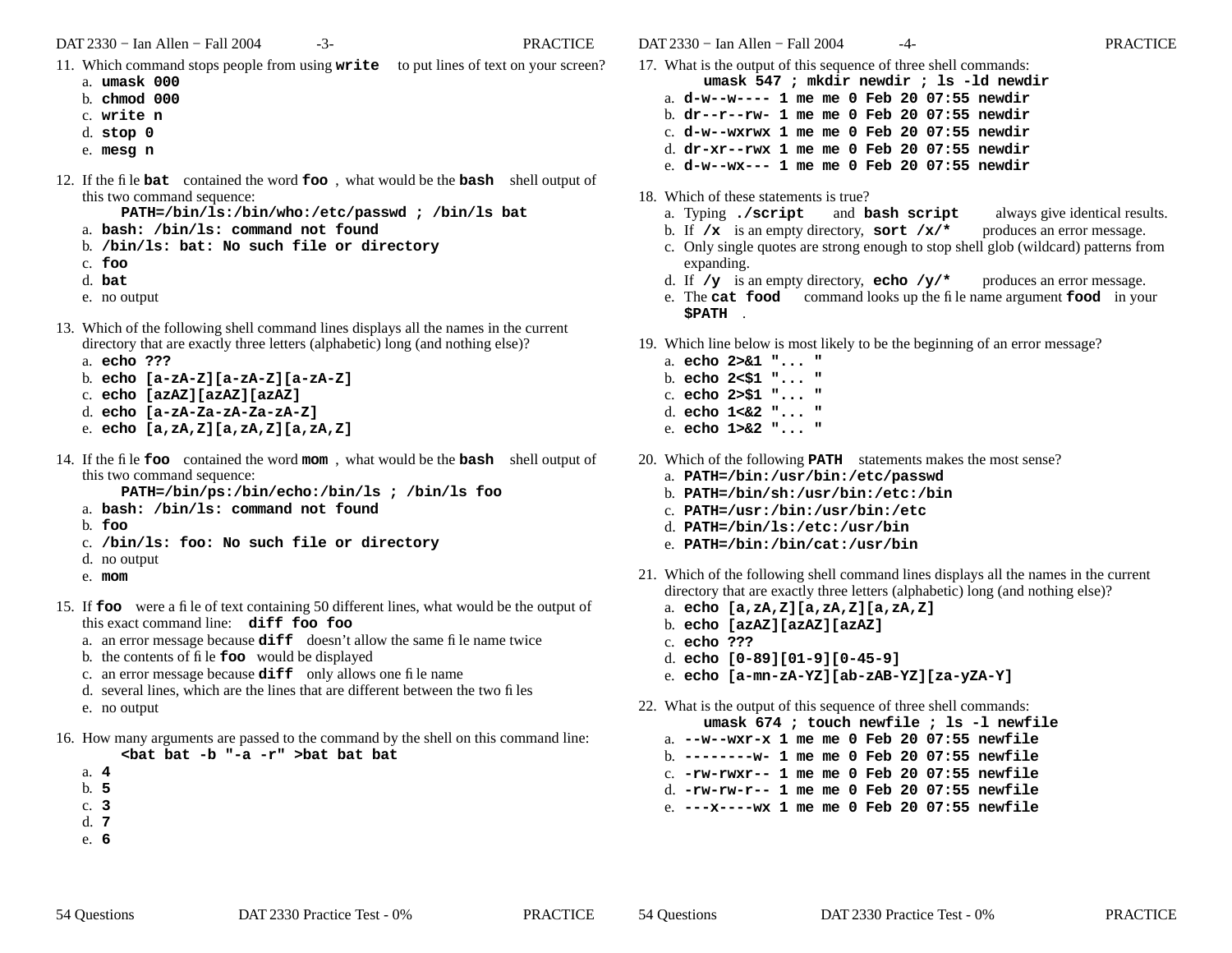- 23. Which **bash** command line below allows programs in the current directory to execute without preceding the names with **./** ?
	- a. **PATH=/usr/bin/.:\$HOME**
	- b. **PATH=./\$HOME:/usr/bin**
	- c. **\$PATH=/usr/bin:./\$HOME**
	- d. **PATH=/usr/bin:.:\$HOME**
	- e. **\$PATH=\$HOME:/usr/bin:.**
- 24. If **/bin/foo** is a program that outputs **mom** and **/usr/bin/foo** is a program that outputs **dad** what is the output of this shell command sequence:
	- **PATH=/bin/foo:/usr/bin/foo:/usr ; foo**
	- a. **bash: foo: command not found**
	- b. **mom** followed by **dad**
	- c. **mom**
	- d. **dad** followed by **mom**
	- e. **dad**
- 25. If the file **pig** contained the word **foo** , what would be the **bash** shell output of this two command sequence:
	- **PATH=/etc/passwd:/bin/ls:/bin/cat ; /bin/ls pig**
	- a. **/bin/ls: pig: No such file or directory**
	- b. no output
	- c. **bash: /bin/ls: command not found**
	- d. **foo**
	- e. **pig**
- 26. How many arguments are passed to the command by the shell on this command line: **<bar bar -b "-a" '-r' >bar bar bar**
	- a. **4**
	- b. **6**
	- c. **7**
	-
	- d. **3**
	- e. **5**
- 27. In an empty directory, what appears on your screen after this **bash** command line? **ls 2>/dev/null nosuchfile**
	- a. no output
	- b. **ls: /dev/null: No such file or directory**
	- c.
- **ls: 2>/dev/null nosuchfile: No such file or directory**
- d. **ls: nosuchfile: No such file or directory**
- e. **nosuchfile**

DAT 2330 − Ian Allen − Fall 2004 -6- contractive property of the PRACTICE

- 28. If **/bin/pig** is a program that outputs **hi** and **/usr/bin/pig** is a program that outputs **foo** what is the output of this shell command sequence: **PATH=/etc:/usr/bin:/bin ; pig**
	- a. **hi**
	- b. **foo** followed by **hi**
	- c. **foo**
	- d. **hi** followed by **foo**
	- e. **bash: pig: command not found**
- 29. Which of the following VI/VIM key sequences will move the entire line on which the cursor resides to after the line that follows it (i.e. it would move line 5 to be line 6 and line 6 would become line 5)?
	- a. **:dp**
	- b. **ddP**
	- c. **DDP**
	- d. **DDp**
	- e. **ddp**
- 30. How many arguments are passed to the command by the shell on this command line: **<cow cow "-x "-y '-z' >cow cow**
	- a. **7**
	- b. **5**
	- c. **6**
	- d. **4**
	- e. **3**

31. If **cat** is an executable script containing the line:

**TERM=linux ; export TERM**

what is the output of the following sequence of commands:

- **TERM=vt100 ; ./cat ; echo "\$TERM"**
- a. **vt100**
- b. **\$TERM**
- c. **linux**
- d. **cat**
- e. **TERM**
- 32. Which of these first lines will cause this executable file to be interpreted using the Bash shell?
	- a. **/bin/bash -u**
	- b. **#!/bin/bash**
	- c. **!/bin/bash**
	- d. **!#/bin/bash -u**
	- e. **#/bin/bash**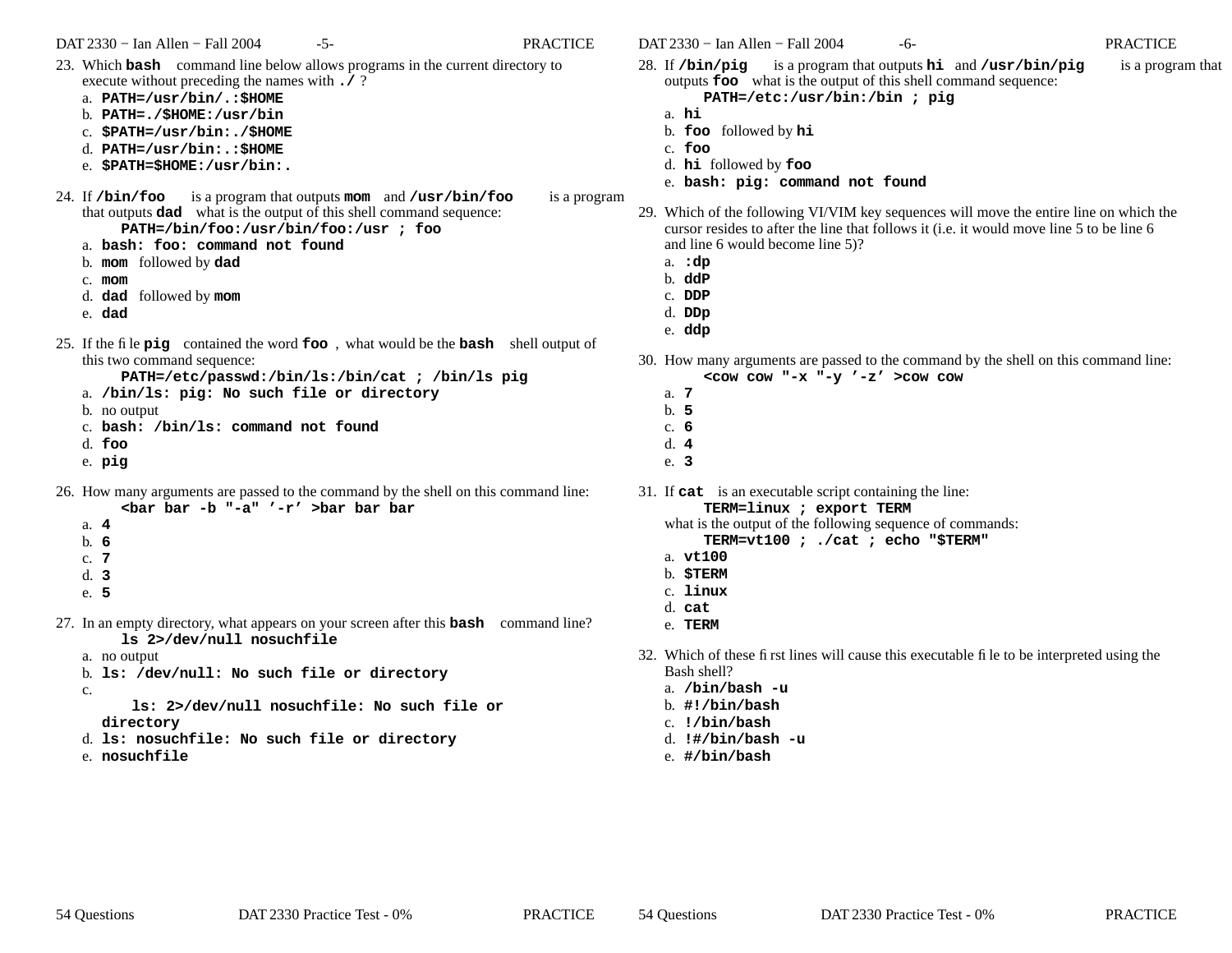- 33. In an empty directory, what appears on your screen after this **bash** command line? **ls 1>/dev/null nosuchfile**
	- a.

**ls: 1>/dev/null nosuchfile: No such file or directory**

- b. **ls: nosuchfile: No such file or directory**
- c. **nosuchfile**
- d. **ls: /dev/null: No such file or directory**
- e. no output
- 34. If **happy** were a file of text containing 50 different lines, what would be the output of this exact command line: **cp happy sad ; diff happy sad**
	- a. several lines, which are the lines that are different between the two files
	- b. an error message because **diff** only allows one file name
	- c. the contents of file **happy** would be displayed
	- d. an error message because **diff** doesn't allow different file names
	- e. no output
- 35. If your PATH variable contains **/bin:/usr/bin** , what is the output of this **bash** shell command line? **echo '\$PATH'**
	- a. **echo: \$PATH: No such file or directory**
	- b. **/bin:/usr/bin**
	- c. **'\$PATH'**
	- d. **'/bin:/usr/bin'**
	- e. **\$PATH**
- 36. Which **bash** command line below allows programs in the current directory to execute without preceding the names with **./** ?
	- a. **\$PATH=/bin:./\$HOME**
	- b. **PATH = ./\$HOME:/bin**
	- c. **\$PATH=.:\$HOME:/bin**
	- d. **PATH=/bin:\$HOME:.**
	- e. **PATH = /bin:\$HOME:.**
- 37. Given my directory **dir** and my file **dir/foo** owned by me, which permissions allow me to access and change the content (data) in the file **dir/foo** but not delete the file?
	- a. Permissions **400** on directory **dir** and **<sup>400</sup>** on file **dir/foo** .
	- b. Permissions **500** on directory **dir** and **<sup>600</sup>** on file **dir/foo** .
	- c. Permissions **300** on directory **dir** and **<sup>200</sup>** on file **dir/foo** .
	- d. Permissions **600** on directory **dir** and **<sup>700</sup>** on file **dir/foo** .
	- e. Permissions **100** on directory **dir** and **<sup>100</sup>** on file **dir/foo** .

DAT 2330 − Ian Allen − Fall 2004 -8- PRACTICE

- 38. If **/bin/bat** is a program that outputs **foo** and **/usr/bin/bat** is a program that outputs **hi** what is the output of this shell command sequence:
	- **PATH=/usr:/usr/bin:/bin ; bat**
	- a. **hi**
	- b. **foo** followed by **hi**
	- c. **bash: bat: command not found**
	- d. **foo**
	- e. **hi** followed by **foo**
- 39. In an empty directory, how many lines are in file **out** after this bash shell command line: **ls . .. nosuchfile 2>out**
	- a. no output (empty file)
	- b. **1**
	- c. **2**
	- d. **4**
	- e. **3**
- 40. What is the correct syntax to redirect both standard output and standard error into the same output file?
	- a. **wc 2>&1 >out foo**
	- b. **wc >out 2>1 foo**
	- c. **wc >out 2>&1 foo**
	- d. **wc >out 2>out foo**
	- e. **wc 2>1 >out foo**
- 41. Which **bash** command line below allows programs in the current directory to execute without preceding the names with **./** ?
	- a. **PATH=/bin/.:\$HOME/.**
	- b. **PATH=.:/bin:\$HOME**
	- c. **PATH=./\$HOME:./bin**
	- d. **\$PATH=./bin:./\$HOME**
	- e. **\$PATH=\$HOME:.:/usr/bin**
- 42. If **bar** is an executable script containing the line:

#### **TERM=vt100 ; export TERM**

what is the output of the following sequence of commands:

**TERM=linux ; ./bar ; echo "\$TERM"**

- a. **linux**
- b. **./bar**
- c. **vt100**
- d. **TERM**
- e. **\$TERM**
- 43. What is the correct syntax to redirect both standard output and standard error into the same output file?
	- a. **command >out 2>1**
	- b. **command 2>out >out**
	- c. **command 2>&1 >out**
	- d. **command >out 2>&1**
	- e. **command 2>1 >out**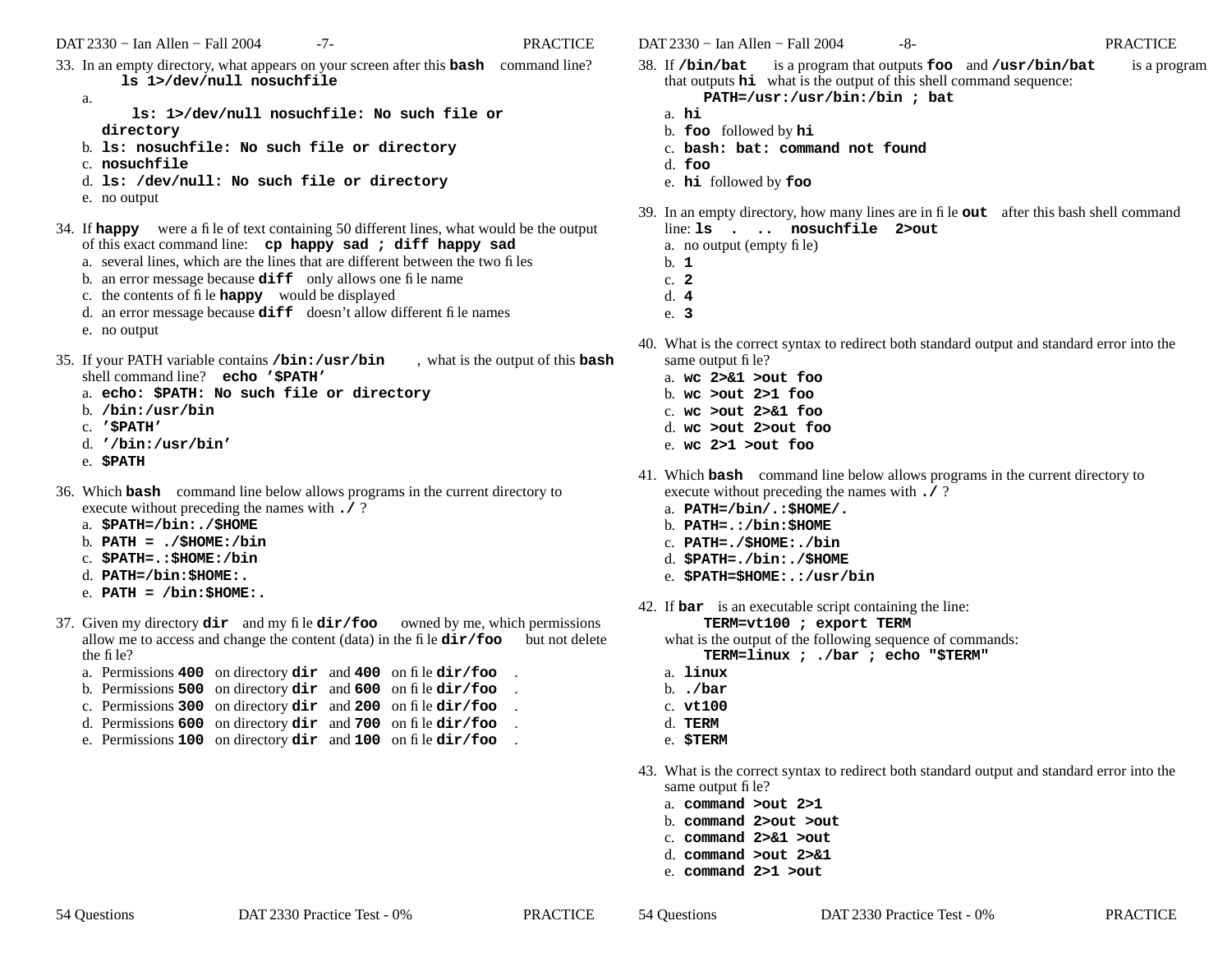- 44. What is the output of this sequence of three shell commands: **umask 457 ; mkdir newdir ; ls -ld newdir** a. **d-w--w---- 2 me me 512 Oct 1 1:12 newdir**b. **d-wx-w-rwx 2 me me 512 Oct 1 1:12 newdir**c. **dr--r-xrwx 2 me me 512 Oct 1 1:12 newdir**d. **dr-xr-xrwx 2 me me 512 Oct 1 1:12 newdir**e. **d-wx-w---- 2 me me 512 Oct 1 1:12 newdir**
- 45. If **dog** is an executable script containing the line: **umask 0777** what is the output of the following sequence of commands:

**umask 0022 ; ./dog ; umask**

- a. **0777**
- b. **0022**
- c. **0755**
- d. nothing; no output
- e. **0799**
- 46. What is the **bash** shell output of this two command sequence: **PATH=/bin/ls:/bin/cat:/bin/sh ; cat nosuchfile**
	- a. **ls: /bin/cat: command not found**
	- b. **bash: /bin/ls: command not found**
	- c. **bash: cat: command not found**
	- d. **bash: /bin/sh: No such file or directory**
	- e. **cat: nosuchfile: No such file or directory**
- 47. Which of the following shell command lines displays only the names in the current directory that are exactly three alphabetic letters long?
	- a. **echo [?][?][?]**
	- b. **echo ???**
	- c. **echo [a-zA-Z][a-zA-Z][a-zA-Z]**
	- d. **echo \*\*\***
	- e. **echo [0-3][0-3][0-3]**
- 48. What is the **bash** shell output of this two command sequence: **PATH=/bin/ls:/bin/head:/bin/sh ; head nosuchfile**
	- a. **head: nosuchfile: No such file or directory**
	- b. **bash: head: command not found**
	- c. **ls: /bin/head: command not found**
	- d. **bash: /bin/sh: No such file or directory**
	- e. **bash: /bin/ls: command not found**
- 49. Given my directory **dir** and my file **dir/foo** owned by me, which permissions allow me to delete the file  $\text{dir}/\text{foo}$  from the directory, but not change the content (data) in the file?
	- a. Permissions **300** on directory **dir** and **<sup>500</sup>** on file **dir/foo** .
	- b. Permissions **100** on directory **dir** and **100** on file **dir/foo** .
	- c. Permissions **300** on directory **dir** and **300** on file **dir/foo** .
	- d. Permissions **500** on directory **dir** and **400** on file **dir/foo** .
	- e. Permissions **100** on directory **dir** and **200** on file **dir/foo** .
- 50. Given my directory **dir** and my file **dir/bar** owned by me, which permissions allow me to delete the file **dir/bar** from the directory, but not change the content (data) in the file?
	- a. Permissions **300** on directory **dir** and **200** on file **dir/bar** .
	- b. Permissions **100** on directory **dir** and **300** on file **dir/bar** .
	- c. Permissions **300** on directory **dir** and **400** on file **dir/bar** .
	- d. Permissions **500** on directory **dir** and **500** on file **dir/bar** .
	- e. Permissions **100** on directory **dir** and **500** on file **dir/bar** .
- 51. Which of these statements is true?
	- a. Typing **./script** and **bash script** always give identical results.
	- b. If **/p** is an empty directory, **ls /p/.\*** produces an error message.
	- c. Either single or double quotes will stop shell glob (wildcard) patterns from expanding.
	- d. The **ls dir** command looks up the directory argument **dir** in your **\$PATH** .
	- e. If **/q** is an empty directory, **echo /q/.\*** produces an error message.
- 52. If **foo** is an executable script containing the line:

#### **PATH=/bin ; export PATH**

- what is the output of the following sequence of commands:
	- **PATH=/etc ; ./foo ; echo "\$PATH"**
- a. **/bin**
- b. **/etc:/bin**
- c. **/etc**
- d. **\$PATH**
- e. **foo**
- 53. How many arguments are passed to the command by the shell on this command line:
	- **<pig pig -x " " -z -r" " >pig pig pig**
	- a. **8**
	- b. **7**
	- c. **6**
	- d. **5**e. **9**
- 54. In an empty directory, what appears on your screen after this **bash** command line?
	- **ls out 2>/dev/null**
	- a. **ls: /dev/null: No such file or directory**
	- b. **ls: out: No such file or directory**
	- c. **out**
	- d. **ls: out 2>/dev/null: No such file or directory**
	- e. no output